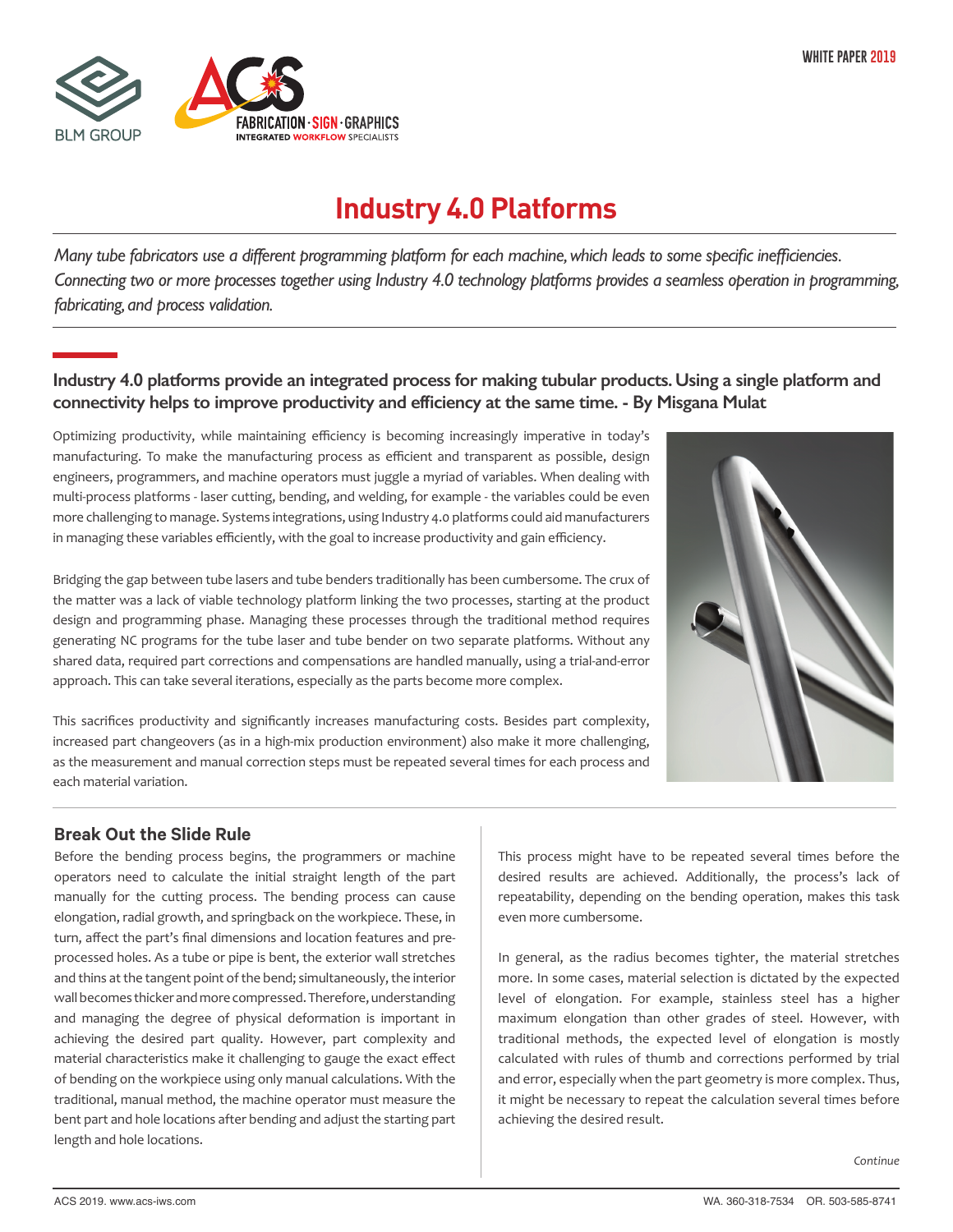# **Industry Platforms 4.0 Industry Platforms 4.0**

**Continued:** Break Out The Slide Rule

To minimize the degree of deviation, market demands have made it mandatory for manufacturers to find advanced methods for effective management of all the process variables between part design and manufactured parts or assemblies.

#### **Break Out the Software**

Technological advancements in machine-to-machine communication (M2M), iIoT systems, and machine learning have created a method for assemblies or single part models to be imported directly into the tube laser software and managed within the same environment across multiprocess platforms. This method removes the manual calculations, rules of thumb, and guesswork that often lead to trial-and-error corrections.

OLP, CAD/CAM. To start the process, a 3D model of a bent tube or frame assembly is imported directly into the tube laser software. The software's CAD module generates the tube's theoretical straight length.



Figure 1. A bent tube or frame 3D Model is imported directly into the tube laser software through the CAD module, which generates the tube's relative theoretical straight part.

The offline programming (OLP) software uses a dynamic feature extraction algorithm to identify the size and position of bending segments and unfolds the bent model from a straight tube automatically, while maintaining part properties and features according to the theoretical design. Then software generates two NC programs: one for the laser and another one for the tube bender, which can be transferred over a local area network (LAN) or a wide area network (WAN) to both machines. This eliminates the need for the machine operator or programmer to calculate the bending coordinates manually and input them into the tube bender control or to import the 3D part model into the tube bender and determine the bending coordinates again.

Furthermore, advanced systems provide a powerful method to close the communication loop between the two processes by fetching bending compensation data from the bender and making the data available for the laser cutting process, either at the machine or at the OLP software level. The user can choose to access the information at the laser machine or at the OLP software, based on the production requirements.

#### **Compensation**

The bending software dynamically calculates springback, radial growth, and elongation, based on a data table that is saved when setting up new tooling. Based on this data, the bending compensation module provides an accurate initial straight length of the tube and



**Figure 2.** Two opposing holes are incorporated into the drawing of this component. A typical laser can make these features with a dimensional accuracy and tolerance that is hard to match.

corrects offline) via the network, giving the operator the option to to the bend location, and the length of the part also is adjusted to match the dimensions specified by the tube bender. This allows the cutting machine to make the correct initial tube length and hole locations for bending and ensures that the first bent part is accurate. The compensation data also can be transferred to the tube laser OLP software. The programmer can apply the compensation information to edit the part features at the CAM level automatically, without affecting the theoretical part design, and transfer the new program to the machine for cutting.